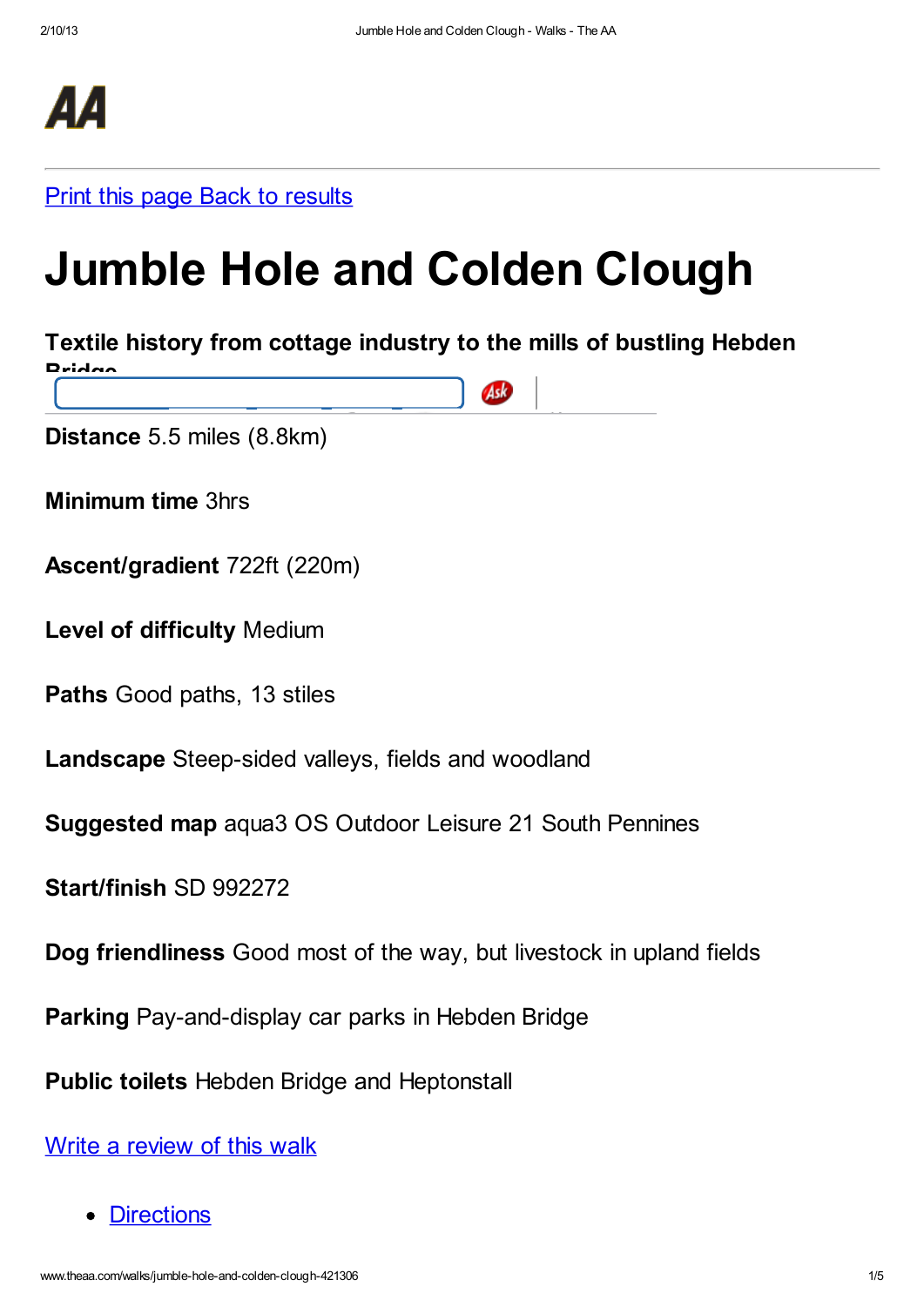- [Background](http://www.theaa.com/walks/jumble-hole-and-colden-clough-421306#background)
- **[Information](http://www.theaa.com/walks/jumble-hole-and-colden-clough-421306#information)**



© The Automobile Association 2008. © Crown Copyright Licence number 100021153

1 From the centre of Hebden Bridge, walk along Holme Street to the Rochdale Canal. Go right to follow the tow path beneath two bridges, past the Stubbing Wharf pub and beneath a railway bridge. Beyond the bridge the canal broadens; 200yds (183m) further on and before the next bridge, bear right and join a track right, to the A646.

2 Cross the road and bear right for just 75yds (68m) to take Underbank Avenue, on the left, through an arch. Bear left again, past houses, to where another road comes through the viaduct. Go right on a track past a mill, and follow the beck up into the woodland of Jumble Hole Clough. Beyond a ruined mill, leave the track and bear left to cross the beck. Beyond a hairpin bend, climb steeply, passing a

www.theaa.com/walks/jumble-hole-and-colden-clough-421306 2/5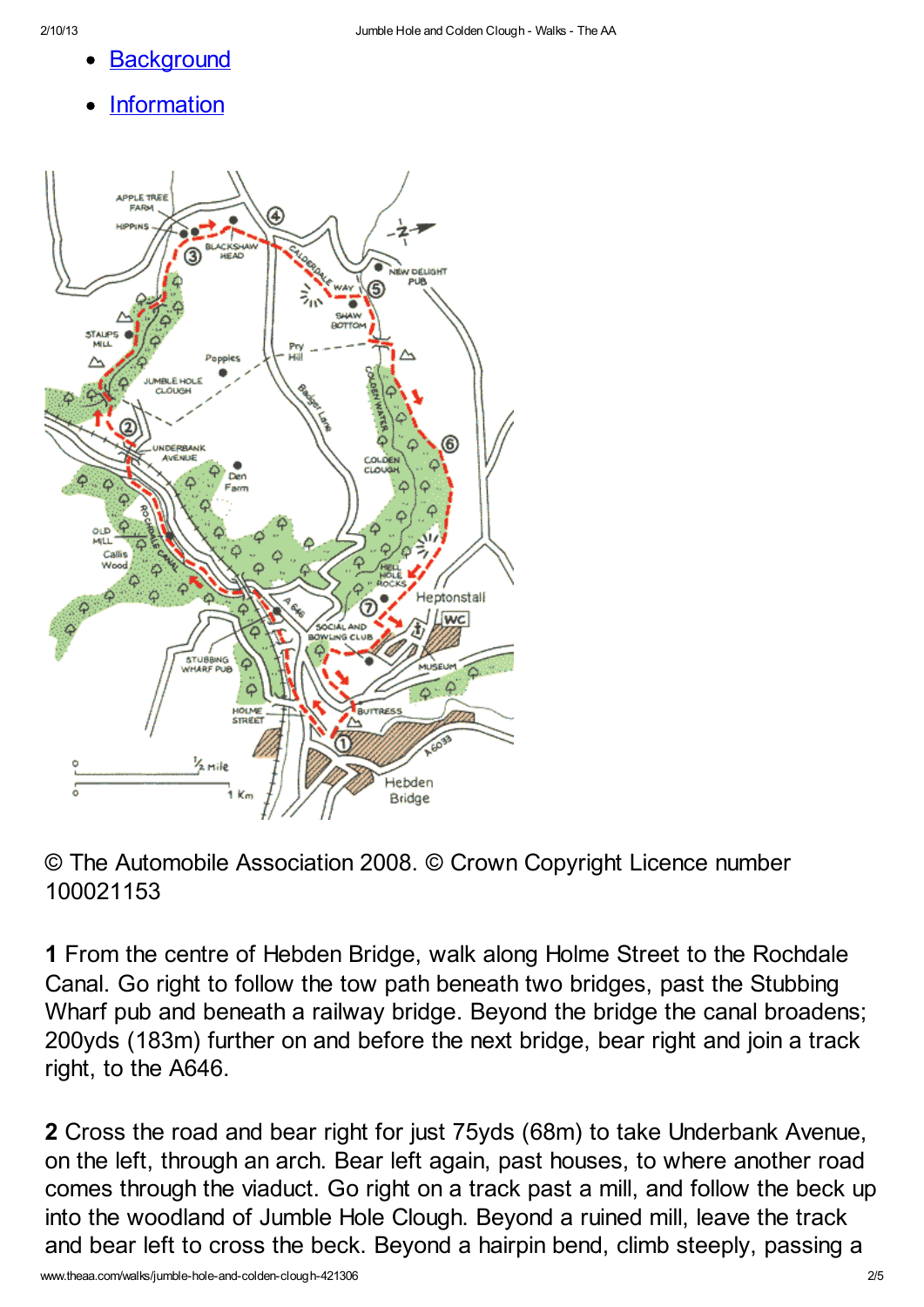dam. When the track wheels left, keep ahead, now above the beck. Take a gate and cross the bottom of a field, to re-enter woodland. Keep ahead uphill, to a gap in a fence. Walk downhill, past the ruins of Staups Mill, then steeply up to cross a bridge. Take steps and cross a field to a waymark. Keep left, following a wall to a gate in front of Hippins.

3 Join the Calderdale Way, bearing right up a track between farm buildings to a stile. Follow a path to the next stile; then between a fence and a wall. Cross the track to Apple Tree Farm, to follow a line of causeway stones across three more stiles, passing to the right of a cottage. Cross the field to a gate at the right corner, then follow a causeway over a stile, and along a track to Blackshaw Head.

4 Go right, along the road, for 20yds (18m), to take a gate on the left. Bear half right across the field to a stile, then follow the right edge of the next field. Cross four more fields, and stiles, to a gate. Go left down a path, to Shaw Bottom. Keep left of the house to a metalled track.

5 Go right, along the track (or left for the New Delight pub). When the track bears left, keep ahead on a stony track. Look out for a small marker post; go left here, steeply down steps, and cross Colden Water on a stone bridge. Climb up the other side, to follow a causeway to the right, at the top of woodland. At the second stile bear slightly left to keep following the causeway stones; your route is clear, through gates and stiles, as Heptonstall comes into view. Keep right at a crossing of tracks, passing to the left of a house. Keep straight ahead, on a walled path downhill, at the next crossing of tracks, by a bench. Keep left at the next fork to meet a road.

6 Go left here, uphill; just before the road bears left, take a gap in the wall to the right. From here your path meanders through woodland (it's a bit of a scramble in places). Emerge from the woodland, and follow a wall to Hell Hole Rocks.

7 Bear left at a wall-end, and cross an access road. At the junction turn right to the Social and Bowling Club. Go right, on a walled path and follow the wall to your left, downhill, soon through a spur of woodland and on to a track round to the left. Past houses you come to a road junction. Go left for 50yds (46m) and take the paved track right. This is the Buttress, taking you steeply down into Hebden Bridge.

This walk links the little town of Hebden Bridge with the old hand-weaving village of Heptonstall, using sections of a waymarked walk, the Calderdale Way. The hill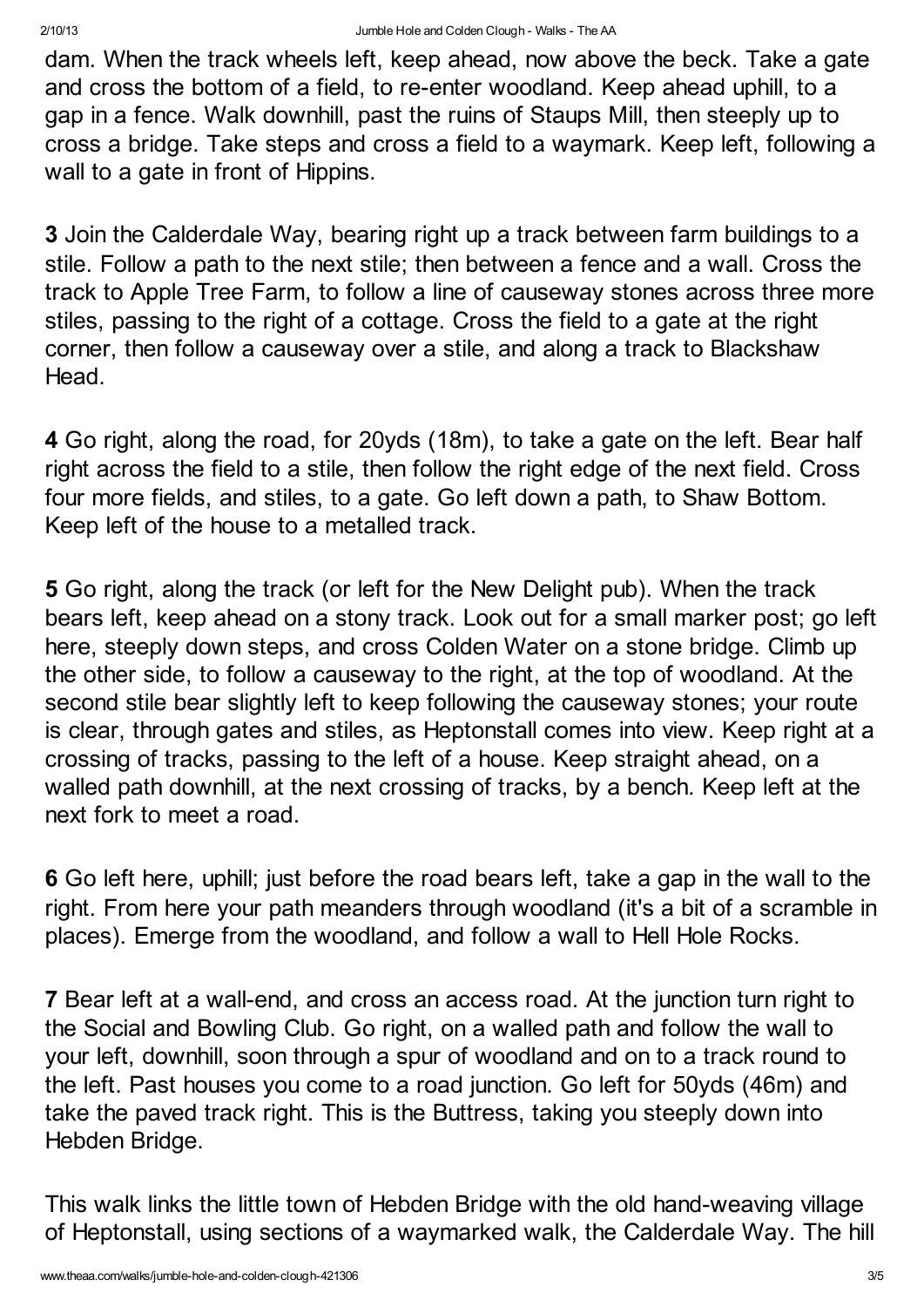village of Heptonstall is by far the older settlement and was, in its time, an important centre of the textile trade. A cursory look at a map shows Heptonstall to be at the hub of a complex network of old trackways, mostly used by packhorse trains carrying wool and cotton. And Heptonstall's Cloth Hall, where cloth was bought and sold, dates back to the 16th century. At this time Hebden Bridge was little more than a river crossing on an old packhorse causey.

Heptonstall's importance came at the time when textiles were, literally, a cottage industry, with spinning and weaving being undertaken in isolated farmhouses. When the processes began to be mechanised, during the Industrial Revolution, Heptonstall, with no running water to power the waterwheels, was left high and dry. As soon as spinning and weaving developed on a truly industrial scale, communities sprang up wherever there was a ready supply of running water. So the town of Hebden Bridge was established in the valley, at the meeting of two rivers: the Calder and Hebden Water. The handsome 16th-century packhorse bridge that gives the town its name still spans Hebden Water.

At one time there were more than 30 mills in Hebden Bridge, their tall chimneys belching thick smoke into the Calder Valley. It used to be said that the only time you could see the town from the surrounding hills was during Wakes Week, the mill-hands' traditional holiday. The town's speciality was cotton: mostly hardwearing fustian and corduroy. With Hebden Bridge being hemmed in by hills, and the mills occupying much of the available land on the valley bottom, the workers' houses had to be built up the steep slopes. An ingenious solution to the problem was to build 'top and bottom' houses, one dwelling on top of another. They can be viewed to best effect on the last leg of the walk, which offers a stunning birdseye view over the town. Few looms clatter today and Hebden Bridge has reinvented itself as the 'capital' of Upper Calderdale, as a place to enjoy a day out. The town is known for its excellent walking country, bohemian population, trips along the Rochdale Canal by horse-drawn narrowboats and its summer arts festival. Jumble Hole Clough is a typical South Pennine steep-sided, wooded valley. Though a tranquil scene today, this little valley was once a centre of industry, with four mills exploiting the fast-flowing beck as it makes its way down to join the River Calder. You can see remains of all these mills, and some of their mill ponds, on this walk; but the most intriguing relic is Staups Mill, now an evocative ruin, near the top of Jumble Hole Clough.